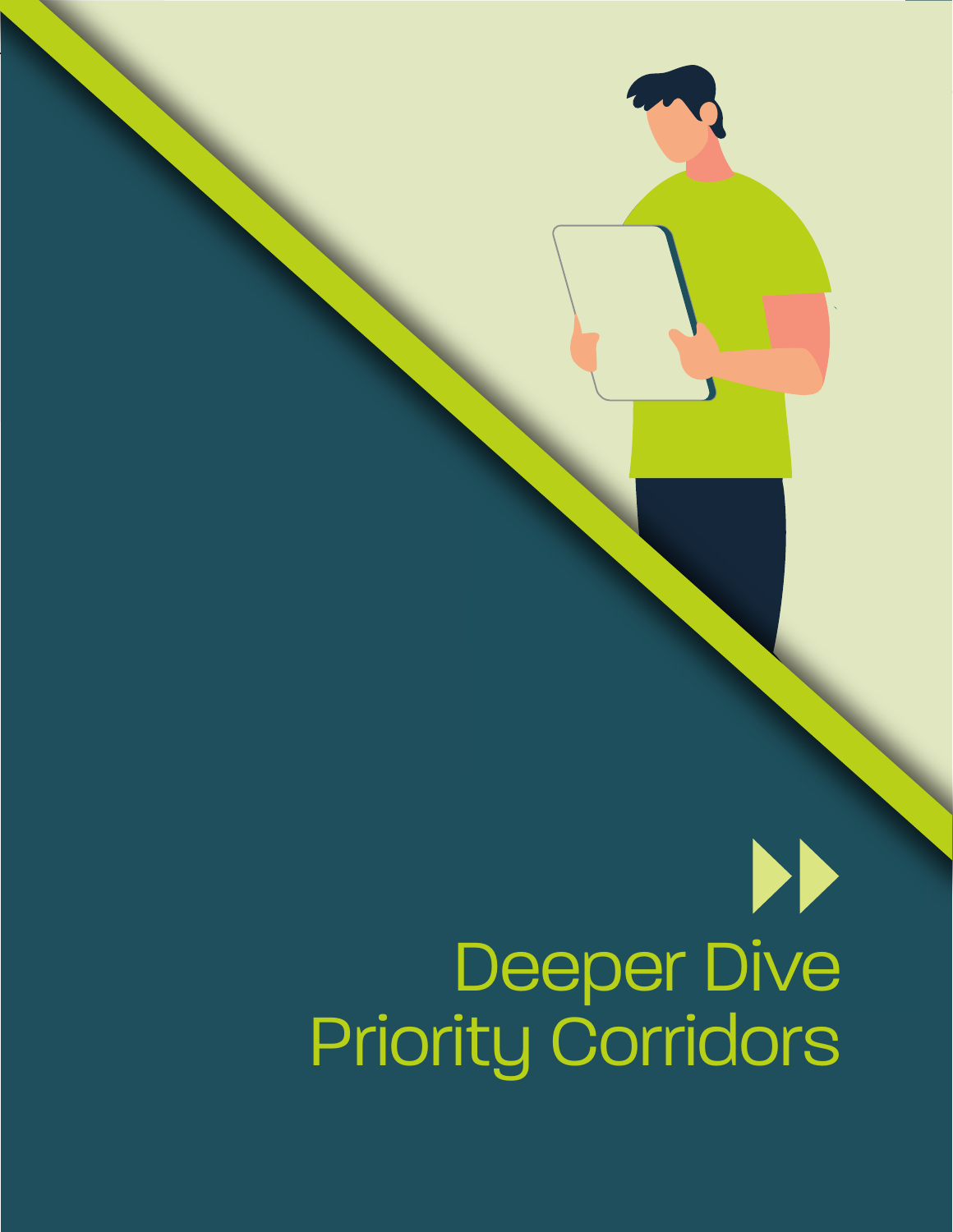

*After identifying candidate corridors for near- and long-term transit projects, the study team took a deeper dive into two corridors, developing conceptual improvements to illustrate the nature of potential alternatives and their general impacts. This task focused on identifying specific projects, treatments, and strategies to accelerate the creation of transit advantages along the regional FAST networks. Illustrative examples of the types of improvements being considered help generate meaningful feedback from stakeholders and the general public. An important outcome of this plan is identifying agency responsibilities and project triggers, constraints, and contingencies.* 

*The Team coordinated with stakeholders to recognize opportunities to integrate FAST proposals with planned or pending roadway and transit projects. Recent and ongoing transit studies (such as CAMPO's BOSS and RED bus lane studies; Go Triangle's Regional Transit Center planning and Commuter Rail Study; Orange and Durham Counties' transit plan updates; and the five BRT corridor plans) were carefully reviewed to ensure that FAST enhancements are optimized to best complement these local and regional transit initiatives.*

## Deeper Dive Methodology

FAST-

In order to demonstrate the potential of the **F**reeway **A**nd **S**treet based **T**ransit (FAST) network in the Triangle region, the Project sought to apply the methodology and tools to two corridors. FAST network routes would represent a new type of service. Infrastructure improvements would be designed to improve the speed and reliability of bus operations, on a localized, targeted basis. While the overall approach to the FAST network is defined in previous sections, the on-theground reality of what this approach would mean and what it could look like had to be evaluated on identified corridors. Working with stakeholders and funding partners, this analysis identified two corridors and feasibility was tested.

In choosing the two corridors for analysis, a variety of factors were considered. Illustrative corridors traverse a variety of environments, from freeway to limited access corridors to neighborhood and downtown segments. The tested corridors were meant to be regionally significant and of sufficient promise to be early implementation candidates. The corridors could have existing public transportation service, but the overall purpose was to think about how a new service could operate with the associated improvements. The two corridors chosen were the US 70 Corridor from I-540 (near RDU Airport) east to downtown Raleigh and the NC 147 Corridor (Future I-885) from Research Triangle Park north to downtown Durham.